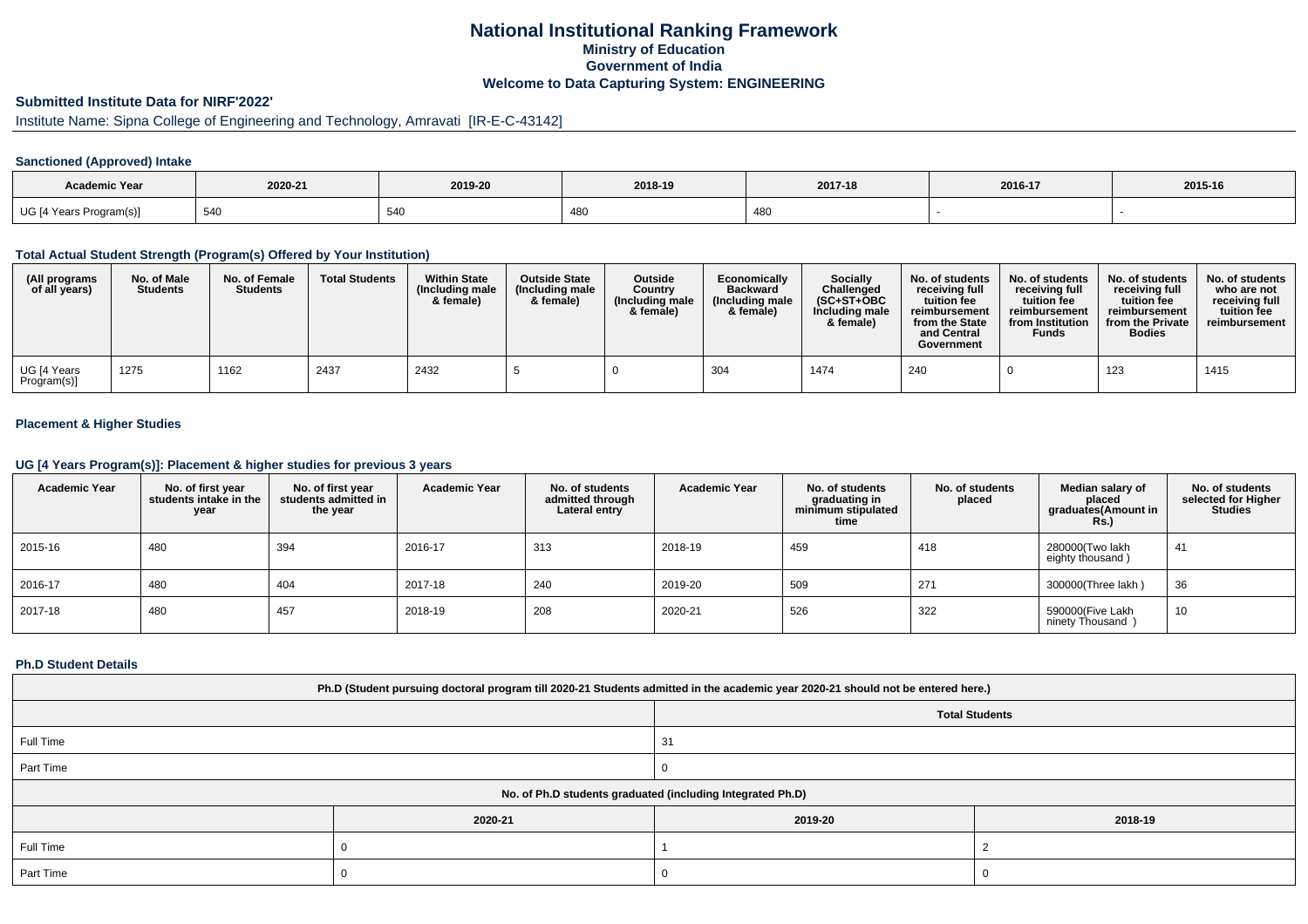## **Financial Resources: Utilised Amount for the Capital expenditure for previous 3 years**

| <b>Academic Year</b>                                                                                                                                                                      | 2020-21                                                                | 2019-20                                                               | 2018-19                                                                   |  |  |  |  |  |
|-------------------------------------------------------------------------------------------------------------------------------------------------------------------------------------------|------------------------------------------------------------------------|-----------------------------------------------------------------------|---------------------------------------------------------------------------|--|--|--|--|--|
|                                                                                                                                                                                           | <b>Utilised Amount</b>                                                 | <b>Utilised Amount</b>                                                | <b>Utilised Amount</b>                                                    |  |  |  |  |  |
| Annual Capital Expenditure on Academic Activities and Resources (excluding expenditure on buildings)                                                                                      |                                                                        |                                                                       |                                                                           |  |  |  |  |  |
| Library (Books, Journals and e-Resources only)                                                                                                                                            | 329879 (Three Lakh Twenty Nine Thousand Eight Hundred<br>Seventy Nine) | 1221886 (Twelve Lakh Twenty One Thousand Eight Hundred<br>Eighty Six) | 1691183 (Sixteen Lakh Ninety One Thousand One Hundred<br>Eighty Three)    |  |  |  |  |  |
| New Equipment and software for Laboratories                                                                                                                                               | 95272 (Ninety Five Thousand Two Hundred Seventy Two)                   | 1103743 (Eleven Lakh Three Thousand Seven Hundred Forty<br>Three)     | 5641445 (Fifty Six Lakh Forty One Thousand Four Hundred<br>Forty Five )   |  |  |  |  |  |
| <b>Engineering Workshops</b>                                                                                                                                                              | 42350 (forty two thousand three hundred fifty)                         | 3200 (Three Thousand Two Hundred)                                     | 24794 (Twenty Four Thousand Seven Hundred Ninety Four)                    |  |  |  |  |  |
| Other expenditure on creation of Capital Assets (For setting up<br>classrooms, seminar hall, conference hall, library, Lab, Engq<br>workshops excluding expenditure on Land and Building) | 497767 (Four Lakh Ninety Seven Thousand Seven Hundred<br>Sixty Seven)  | 3909030 (Thirty Nine Lakh Nine Thousand Thirty)                       | 10302173 (One Crore Three Lakh Two Thousand One<br>Hundred Seventy Three) |  |  |  |  |  |

## **Financial Resources: Utilised Amount for the Operational expenditure for previous 3 years**

| <b>Academic Year</b>                                                                                                                                                                            | 2020-21                                                                           | 2019-20                                                                            | 2018-19                                                                                 |  |  |  |  |  |
|-------------------------------------------------------------------------------------------------------------------------------------------------------------------------------------------------|-----------------------------------------------------------------------------------|------------------------------------------------------------------------------------|-----------------------------------------------------------------------------------------|--|--|--|--|--|
|                                                                                                                                                                                                 | <b>Utilised Amount</b>                                                            | <b>Utilised Amount</b>                                                             | <b>Utilised Amount</b>                                                                  |  |  |  |  |  |
| <b>Annual Operational Expenditure</b>                                                                                                                                                           |                                                                                   |                                                                                    |                                                                                         |  |  |  |  |  |
| Salaries (Teaching and Non Teaching staff)                                                                                                                                                      | 133206552 (Thirteen Crore Thirty Two Lakh Six Thousand Five<br>Hundred Fifty Two) | 129169107 (Twelve Crore Ninety One Lakh Sixty Nine<br>Thousand One Hundred Seven ) | 120779237 (Twelve Crore Seven Lakh Seventy Nine Thousand  <br>Two Hundred Thirty Seven) |  |  |  |  |  |
| Maintenance of Academic Infrastructure or consumables and<br>other running expenditures (excluding maintenance of hostels<br>and allied services, rent of the building, depreciation cost, etc) | 20684809 (Two Crore Six Lakh Eighty Four Thousand Eight<br>Hundred Nine)          | 37002029 (Three Crore Seventy Lakh Two Thousand Twenty<br>Nine )                   | 43015232 (Four Crore Thirty Lakh Fifteen Thousand Two<br>Hundred Thirty Two)            |  |  |  |  |  |
| Seminars/Conferences/Workshops                                                                                                                                                                  | 388535 (Three Lakh Eighty Eight Thousand Five Hundred<br>Thirty Five)             | 1725612 (Seventeen Lakh Twenty Five Thousand Six Hundred<br>Twelve )               | 1852575 (Eighteen Lakh Fifty Two Thousand Five Hundred<br>Seventy Five )                |  |  |  |  |  |

**IPR**

| Calendar year            | 2020 | 2019 | 2018 |
|--------------------------|------|------|------|
| No. of Patents Published |      |      |      |
| No. of Patents Granted   |      |      |      |

## **Sponsored Research Details**

| <b>Financial Year</b>                    | 2020-21                                        | 2019-20                     | 2018-19    |
|------------------------------------------|------------------------------------------------|-----------------------------|------------|
| Total no. of Sponsored Projects          |                                                |                             |            |
| Total no. of Funding Agencies            |                                                |                             |            |
| Total Amount Received (Amount in Rupees) | 906667                                         | 161000                      | 300000     |
| Amount Received in Words                 | Nine lakh six thousand six hundred sixty seven | One lakh Sixty one Thousand | Three Lakh |

# **Consultancy Project Details**

| $\cdots$<br>Yea<br>Financia. | 2020-21 | 2019-20 | 2018-19 |
|------------------------------|---------|---------|---------|
|------------------------------|---------|---------|---------|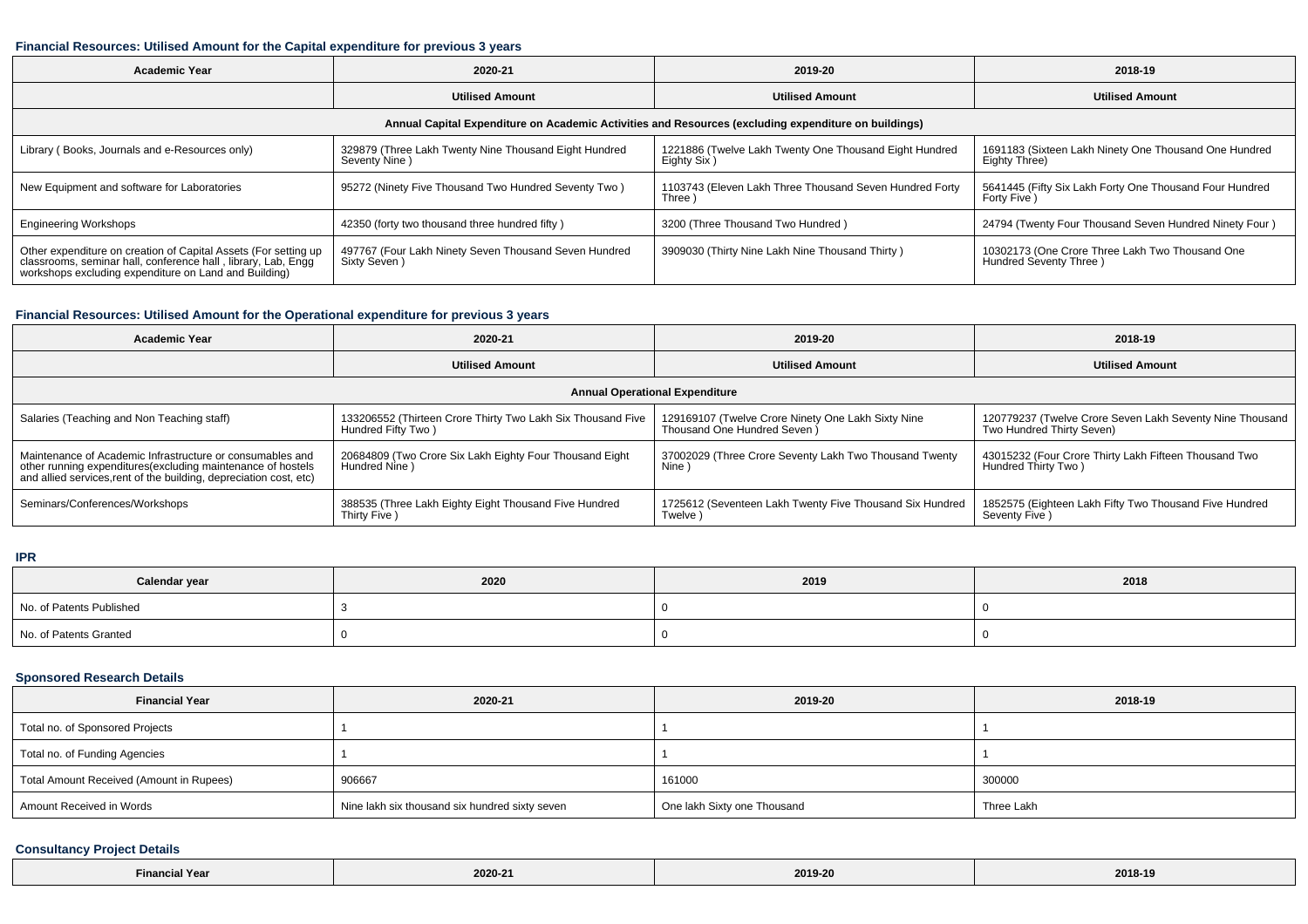| Total no. of Consultancy Projects        | 135                                      | 151                                               |                                             |
|------------------------------------------|------------------------------------------|---------------------------------------------------|---------------------------------------------|
| Total no. of Client Organizations        | 20                                       |                                                   | -25                                         |
| Total Amount Received (Amount in Rupees) | 213700                                   | 294850                                            | 224700                                      |
| Amount Received in Words                 | Two Lakh Thirteen Thousand Seven Hundred | Two Lakh Ninety Four Thousand Eight Hundred Fifty | Two Lakh Twenty Four Thousand Seven Hundred |

## **PCS Facilities: Facilities of physically challenged students**

| 1. Do your institution buildings have Lifts/Ramps?                                                                                                         | Yes, more than 60% of the buildings |
|------------------------------------------------------------------------------------------------------------------------------------------------------------|-------------------------------------|
| 2. Do your institution have provision for walking aids, including wheelchairs and transportation from one building to another for<br>handicapped students? | Yes                                 |
| 3. Do your institution buildings have specially designed toilets for handicapped students?                                                                 | Yes, more than 60% of the buildings |

### **Faculty Details**

| Srno           | Name                    | Age | <b>Designation</b>         | Gender | Qualification | <b>Experience (In</b><br>Months) | <b>Currently working</b><br>with institution? | <b>Joining Date</b> | <b>Leaving Date</b>      | <b>Association type</b> |
|----------------|-------------------------|-----|----------------------------|--------|---------------|----------------------------------|-----------------------------------------------|---------------------|--------------------------|-------------------------|
|                | Sheetal S Dhande        | 43  | Professor                  | Female | Ph.D          | 264                              | Yes                                           | 20-07-2000          | $\ddotsc$                | Regular                 |
| 2              | Vijaya k Shandilya      | 46  | Professor                  | Female | Ph.D          | 312                              | Yes                                           | 14-12-2007          | $\overline{\phantom{a}}$ | Regular                 |
| 3              | Abhijit R Itkikar       | 52  | Associate Professor        | Male   | M.E.          | 368                              | Yes                                           | 16-12-2002          | $\sim$                   | Regular                 |
| 4              | Pritish A Tijare        | 41  | Professor                  | Male   | Ph.D          | 240                              | Yes                                           | 13-06-2009          | $\overline{\phantom{a}}$ | Regular                 |
| 5              | Harsha R<br>Vyawahare   | 42  | Assistant Professor        | Female | Ph.D          | 264                              | Yes                                           | 20-11-2000          | $\overline{\phantom{a}}$ | Regular                 |
| 6              | Seema B Rathod          | 42  | <b>Assistant Professor</b> | Female | M.E.          | 240                              | Yes                                           | 05-03-2004          | $\sim$                   | Regular                 |
| $\overline{7}$ | Aashish A Bardekar      | 42  | Assistant Professor        | Male   | Ph.D          | 221                              | Yes                                           | 15-06-2005          | $\sim$                   | Regular                 |
| 8              | Swapnil N Sawalkar      | 44  | <b>Assistant Professor</b> | Male   | M.E.          | 252                              | Yes                                           | 02-05-2005          | $\sim$                   | Regular                 |
| 9              | Ketaki R Ingole         | 36  | <b>Assistant Professor</b> | Female | M.E.          | 192                              | Yes                                           | 01-06-2007          | $\overline{\phantom{a}}$ | Regular                 |
| 10             | Nitin D Shelokar        | 40  | <b>Assistant Professor</b> | Male   | M.E.          | 228                              | Yes                                           | 21-07-2004          | $\sim$                   | Regular                 |
| 11             | <b>Girish S Thakare</b> | 40  | Associate Professor        | Male   | Ph.D          | 222                              | Yes                                           | 19-01-2006          | $\overline{\phantom{a}}$ | Regular                 |
| 12             | Rakhi V Gupta           | 38  | <b>Assistant Professor</b> | Female | M.E.          | 194                              | Yes                                           | 02-06-2007          | $\sim$                   | Regular                 |
| 13             | Prachi C Khanzode       | 33  | <b>Assistant Professor</b> | Female | M.E.          | 156                              | Yes                                           | 20-07-2010          | $\sim$                   | Regular                 |
| 14             | Sangita R Gudadhe       | 37  | <b>Assistant Professor</b> | Female | M.E.          | 192                              | Yes                                           | 16-06-2014          | $\overline{\phantom{a}}$ | Regular                 |
| 15             | Ameet D Shah            | 40  | <b>Assistant Professor</b> | Male   | M.E.          | 228                              | Yes                                           | 15-06-2011          | $\overline{\phantom{a}}$ | Regular                 |
| 16             | Anuja A Khodaskar       | 45  | <b>Assistant Professor</b> | Female | Ph.D          | 236                              | Yes                                           | 01-09-2012          | $\sim$                   | Regular                 |
| 17             | Snehal W Wasankar       | 31  | <b>Assistant Professor</b> | Female | M.E.          | 132                              | Yes                                           | 09-12-2011          | $\overline{\phantom{a}}$ | Regular                 |
| 18             | Amar V Sable            | 32  | <b>Assistant Professor</b> | Male   | M.E.          | 140                              | Yes                                           | 09-12-2011          | $\sim$                   | Regular                 |
| 19             | Nikita P Mohod          | 31  | <b>Assistant Professor</b> | Female | M.E.          | 128                              | Yes                                           | 10-12-2011          | $\sim$                   | Regular                 |
| 20             | Ankita V Pande          | 30  | <b>Assistant Professor</b> | Female | M.E.          | 118                              | Yes                                           | 01-11-2012          | $\overline{\phantom{a}}$ | Regular                 |
| 21             | Sushant A Patinge       | 31  | <b>Assistant Professor</b> | Male   | M.E.          | 96                               | Yes                                           | 16-06-2014          | $\overline{\phantom{a}}$ | Regular                 |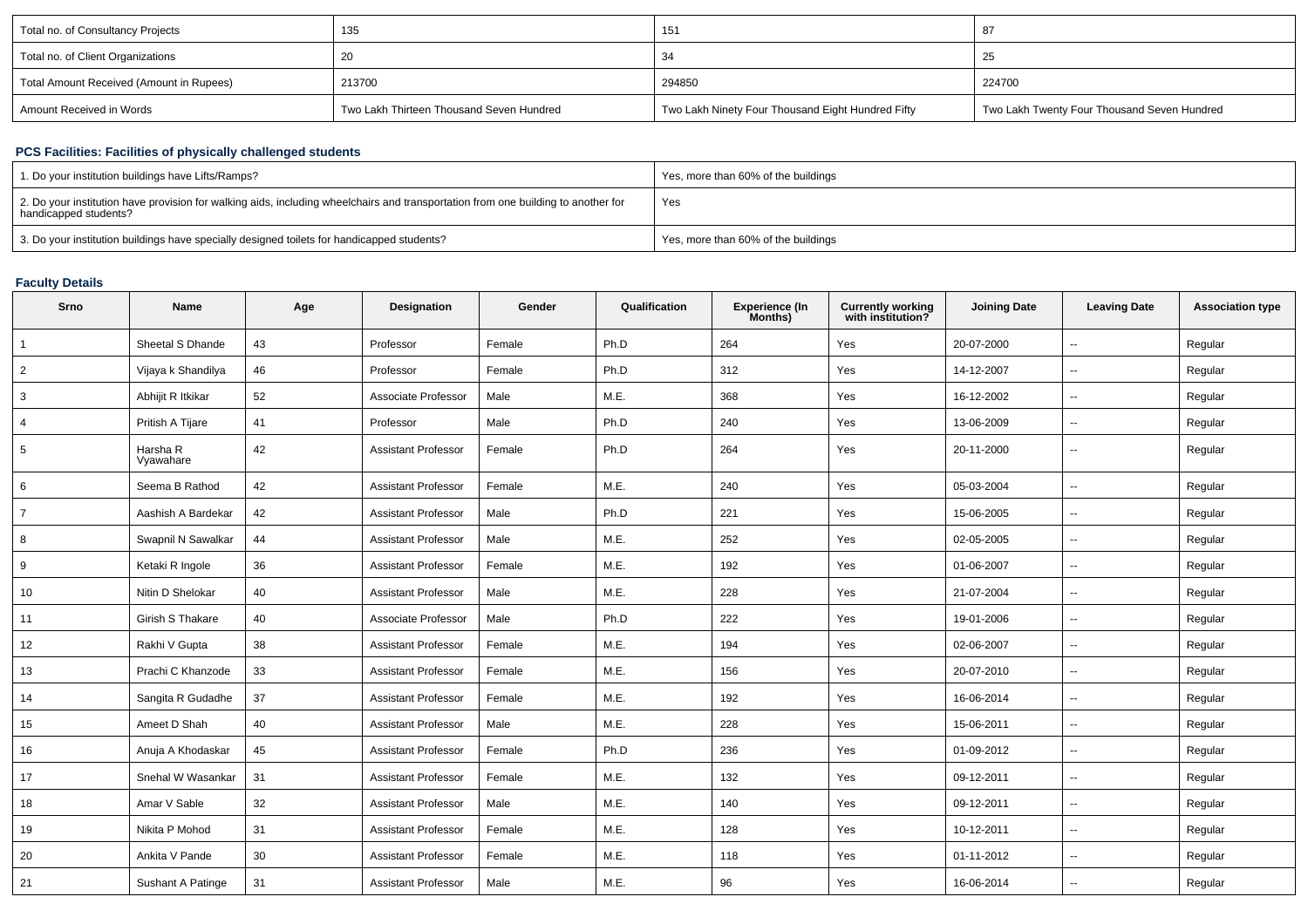| 22 | Nidhi G Gupta            | 30 | <b>Assistant Professor</b> | Female | M.E.   | 84  | Yes | 16-06-2014 | $\overline{\phantom{a}}$ | Regular             |
|----|--------------------------|----|----------------------------|--------|--------|-----|-----|------------|--------------------------|---------------------|
| 23 | Rajeshri U Vaidya        | 30 | <b>Assistant Professor</b> | Female | M.Tech | 49  | Yes | 07-01-2017 | $\overline{\phantom{a}}$ | Adhoc / Contractual |
| 24 | Yugandhara A<br>Thakare  | 29 | <b>Assistant Professor</b> | Female | M.E.   | 36  | Yes | 25-06-2018 |                          | Adhoc / Contractual |
| 25 | Rakhi S Lande            | 33 | <b>Assistant Professor</b> | Female | M.Tech | 36  | Yes | 25-06-2018 | $\overline{\phantom{a}}$ | Adhoc / Contractual |
| 26 | Ashwini M Meshkar        | 31 | Assistant Professor        | Female | M.E.   | 36  | Yes | 27-06-2018 | $\overline{\phantom{a}}$ | Adhoc / Contractual |
| 27 | Amol V Zade              | 34 | Assistant Professor        | Male   | Ph.D   | 42  | Yes | 29-06-2018 | $\overline{\phantom{a}}$ | Adhoc / Contractual |
| 28 | Ashwini P Ghatol         | 32 | <b>Assistant Professor</b> | Female | M.E.   | 42  | Yes | 30-06-2018 | $\sim$                   | Adhoc / Contractual |
| 29 | Avinash D Gawande        | 49 | Professor                  | Male   | Ph.D   | 336 | Yes | 17-10-2011 | $\sim$                   | Regular             |
| 30 | Ajay P Thakare           | 53 | Professor                  | Male   | Ph.D   | 396 | Yes | 26-04-2006 | $\overline{\phantom{a}}$ | Regular             |
| 31 | Ajay A Gurjar            | 48 | Professor                  | Male   | Ph.D   | 336 | Yes | 16-08-2002 | $\sim$                   | Regular             |
| 32 | Nilesh N Kasat           | 46 | Professor                  | Male   | Ph.D   | 300 | Yes | 01-02-2000 | $\overline{\phantom{a}}$ | Regular             |
| 33 | Sandeep V Rode           | 46 | Professor                  | Male   | Ph.D   | 300 | Yes | 24-07-2001 | $\overline{\phantom{a}}$ | Regular             |
| 34 | Vishwash T<br>Gaikwad    | 48 | Professor                  | Male   | Ph.D   | 332 | Yes | 01-07-2009 | $\overline{\phantom{a}}$ | Regular             |
| 35 | Atul S Joshi             | 46 | Professor                  | Male   | Ph.D   | 300 | Yes | 23-07-2001 | $\sim$                   | Regular             |
| 36 | Pritesh R Gumble         | 42 | Associate Professor        | Male   | Ph.D   | 264 | Yes | 01-07-2002 | $\sim$                   | Regular             |
| 37 | Prafulla D Gawande       | 49 | Associate Professor        | Male   | Ph.D   | 319 | Yes | 01-02-2011 | $\overline{\phantom{a}}$ | Regular             |
| 38 | Sunilsingh S<br>Mungona  | 46 | Associate Professor        | Male   | Ph.D   | 312 | Yes | 08-01-2005 | $\overline{\phantom{a}}$ | Regular             |
| 39 | Ashwini V Malviya        | 43 | Associate Professor        | Female | Ph.D   | 276 | Yes | 16-06-2005 | $\ddot{\phantom{a}}$     | Regular             |
| 40 | Nityanand B<br>Shirbhate | 53 | <b>Assistant Professor</b> | Male   | M.E.   | 396 | Yes | 05-08-2005 | $\overline{\phantom{a}}$ | Regular             |
| 41 | Prathmesh D<br>Wankhade  | 37 | <b>Assistant Professor</b> | Male   | M.E.   | 168 | Yes | 19-07-2008 | $\overline{\phantom{a}}$ | Regular             |
| 42 | Manisha A Gawande        | 43 | <b>Assistant Professor</b> | Female | M.E.   | 228 | Yes | 15-12-2009 | $\overline{\phantom{a}}$ | Regular             |
| 43 | Ujwal S Ghate            | 34 | Assistant Professor        | Male   | Ph.D   | 158 | Yes | 15-06-2012 | $\sim$                   | Regular             |
| 44 | Jitendra S Edle          | 37 | <b>Assistant Professor</b> | Male   | Ph.D   | 170 | Yes | 01-06-2009 | $\sim$                   | Regular             |
| 45 | Sagar S Tawani           | 34 | Assistant Professor        | Male   | Ph.D   | 159 | Yes | 14-06-2010 | $\overline{\phantom{a}}$ | Regular             |
| 46 | Viplav a Soliv           | 33 | <b>Assistant Professor</b> | Male   | M.E.   | 156 | Yes | 01-09-2010 | $\overline{\phantom{a}}$ | Regular             |
| 47 | Nikesh T Gadare          | 32 | <b>Assistant Professor</b> | Male   | M.E.   | 144 | Yes | 17-06-2011 | $\ddotsc$                | Regular             |
| 48 | Ujwal V Ramekar          | 31 | <b>Assistant Professor</b> | Male   | M.E.   | 132 | Yes | 02-09-2011 | $\sim$                   | Regular             |
| 49 | Bhaurao S Badak          | 32 | <b>Assistant Professor</b> | Male   | M.E.   | 133 | Yes | 02-09-2011 | $\overline{\phantom{a}}$ | Regular             |
| 50 | Abhinav H Kadu           | 32 | <b>Assistant Professor</b> | Male   | M.E.   | 129 | Yes | 27-02-2012 | $\ddotsc$                | Regular             |
| 51 | Pankaj B Gadge           | 37 | <b>Assistant Professor</b> | Male   | Ph.D   | 180 | Yes | 18-06-2012 | $\sim$                   | Regular             |
| 52 | Dipen B Patel            | 31 | <b>Assistant Professor</b> | Male   | M.E.   | 132 | Yes | 26-06-2012 | $\overline{\phantom{a}}$ | Regular             |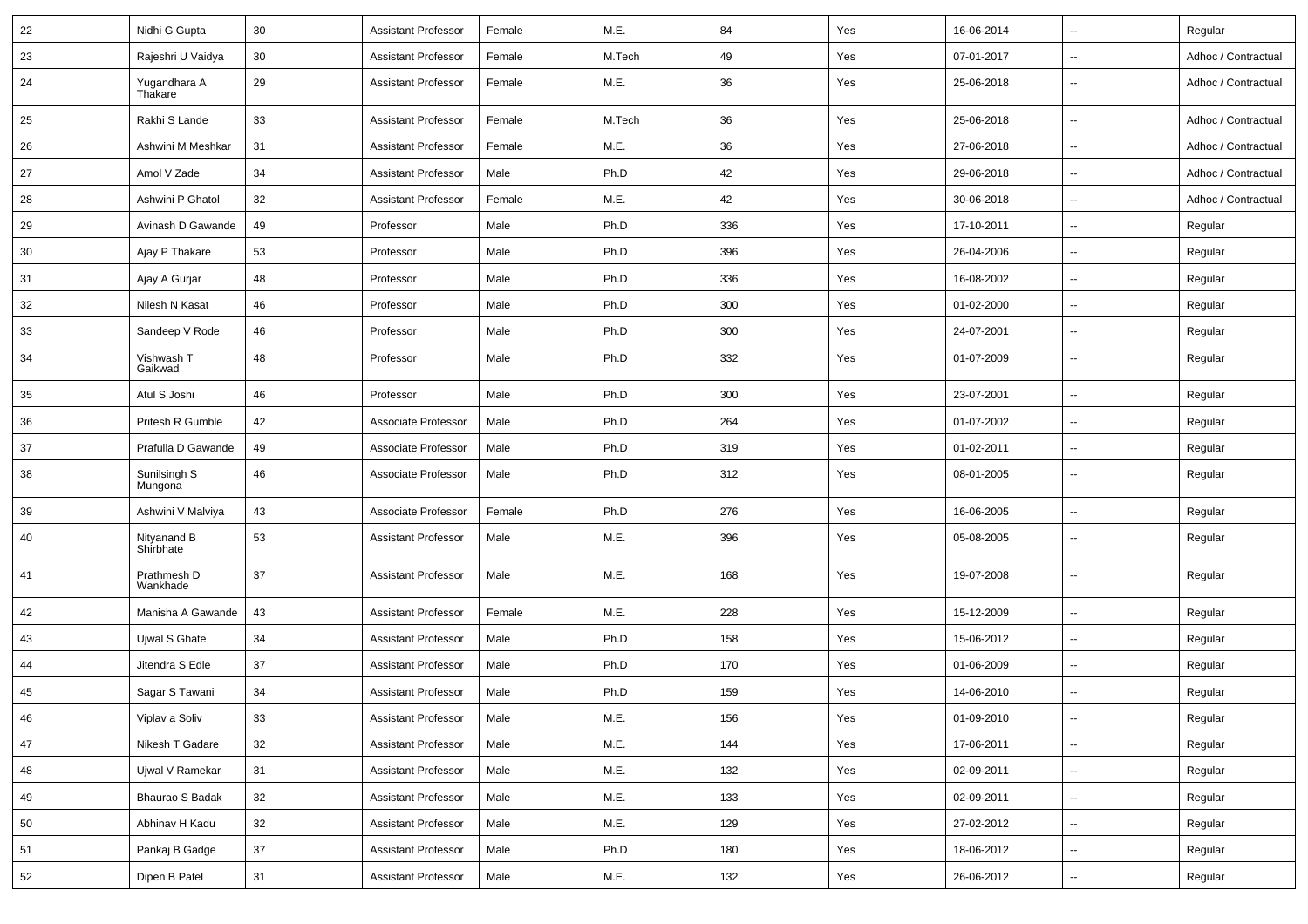| 53 | Eshant G Rajgure                         | 31 | <b>Assistant Professor</b> | Male   | M.E.   | 129 | Yes | 01-11-2012 | $\overline{\phantom{a}}$ | Regular             |
|----|------------------------------------------|----|----------------------------|--------|--------|-----|-----|------------|--------------------------|---------------------|
| 54 | Shashank D Bonde                         | 34 | <b>Assistant Professor</b> | Male   | M.E.   | 151 | Yes | 01-11-2012 | u.                       | Regular             |
| 55 | Vishal V Rathi                           | 31 | <b>Assistant Professor</b> | Male   | M.E.   | 84  | Yes | 16-06-2014 | --                       | Regular             |
| 56 | Pratik M Gumble                          | 30 | <b>Assistant Professor</b> | Male   | M.E.   | 96  | Yes | 16-06-2014 | $\overline{\phantom{a}}$ | Adhoc / Contractual |
| 57 | Sneha N Kherde                           | 36 | <b>Assistant Professor</b> | Female | M.Tech | 84  | Yes | 17-06-2014 | ۰.                       | Adhoc / Contractual |
| 58 | Smita D Jirapure                         | 36 | <b>Assistant Professor</b> | Female | M.E.   | 84  | Yes | 16-06-2014 | ۰.                       | Adhoc / Contractual |
| 59 | Gajanan P Dhok                           | 44 | Professor                  | Male   | Ph.D   | 264 | Yes | 30-09-2000 | u.                       | Regular             |
| 60 | Yogesh H Gulhane                         | 43 | <b>Assistant Professor</b> | Male   | Ph.D   | 216 | Yes | 12-01-2005 | --                       | Regular             |
| 61 | Vijay S Gulhane                          | 49 | Professor                  | Male   | Ph.D   | 324 | Yes | 07-08-2001 | $\overline{\phantom{a}}$ | Regular             |
| 62 | Anand B Deshmukh                         | 48 | <b>Assistant Professor</b> | Male   | Ph.D   | 324 | Yes | 01-12-2005 | $\overline{\phantom{a}}$ | Regular             |
| 63 | Leena K Gautam                           | 41 | <b>Assistant Professor</b> | Female | M.E.   | 252 | Yes | 01-12-2005 | ۰.                       | Regular             |
| 64 | <b>Harshal N Datir</b>                   | 38 | <b>Assistant Professor</b> | Male   | Ph.D   | 204 | Yes | 01-07-2006 | --                       | Regular             |
| 65 | Ravindra L Pardhi                        | 39 | <b>Assistant Professor</b> | Male   | M.E.   | 180 | Yes | 01-03-2008 | $\overline{\phantom{a}}$ | Regular             |
| 66 | Vanisha P Vaidya                         | 35 | <b>Assistant Professor</b> | Female | M.E.   | 177 | Yes | 01-11-2008 | u.                       | Regular             |
| 67 | Manoj D Tambakhe                         | 36 | <b>Assistant Professor</b> | Male   | M.E.   | 192 | Yes | 13-12-2011 | --                       | Regular             |
| 68 | Jaykumar S<br>Karnewar                   | 36 | <b>Assistant Professor</b> | Male   | M.E.   | 60  | Yes | 15-12-2016 | $\overline{\phantom{a}}$ | Adhoc / Contractual |
| 69 | Tanuj S Rohankar                         | 33 | <b>Assistant Professor</b> | Male   | M.E.   | 156 | Yes | 17-07-2012 | u.                       | Regular             |
| 70 | Hemant N Watane                          | 32 | <b>Assistant Professor</b> | Male   | M.E.   | 132 | Yes | 04-09-2012 | $\overline{\phantom{a}}$ | Regular             |
| 71 | SUMAIYYA Z KHAN                          | 30 | <b>Assistant Professor</b> | Female | M.E.   | 120 | Yes | 01-11-2012 | $\overline{\phantom{a}}$ | Regular             |
| 72 | SNEHAL R<br><b>KAMBLE</b>                | 31 | <b>Assistant Professor</b> | Female | M.E.   | 120 | Yes | 01-11-2012 | $\overline{\phantom{a}}$ | Regular             |
| 73 | AMBARISH R<br><b>BHUYAR</b>              | 34 | <b>Assistant Professor</b> | Male   | M.E.   | 129 | Yes | 01-11-2012 | $\overline{\phantom{a}}$ | Regular             |
| 74 | APURVA B<br>PARANDEKAR                   | 30 | <b>Assistant Professor</b> | Female | M.E.   | 120 | Yes | 01-11-2012 | u.                       | Regular             |
| 75 | <b>GAURAV V</b><br><b>DAHAKE</b>         | 30 | <b>Assistant Professor</b> | Male   | M.E.   | 117 | Yes | 01-11-2012 | $\overline{\phantom{a}}$ | Regular             |
| 76 | <b>GANESH D</b><br><b>GOVINDWAR</b>      | 36 | <b>Assistant Professor</b> | Male   | M.E.   | 108 | Yes | 16-06-2014 | $\overline{\phantom{a}}$ | Regular             |
| 77 | ASHVIN J ADE                             | 32 | <b>Assistant Professor</b> | Male   | M.E.   | 96  | Yes | 16-06-2014 | $\overline{\phantom{a}}$ | Regular             |
| 78 | ANIKET R THAKUR                          | 33 | <b>Assistant Professor</b> | Male   | M.Tech | 84  | Yes | 16-06-2014 | Ξ.                       | Regular             |
| 79 | Shweta P Palaskar                        | 32 | <b>Assistant Professor</b> | Female | M.E.   | 84  | Yes | 16-06-2014 | Ξ.                       | Regular             |
| 80 | <b>OMPRAKASH A</b><br><b>JAISINGHANI</b> | 30 | <b>Assistant Professor</b> | Male   | M.E.   | 60  | No  | 02-07-2018 | 24-04-2021               | Adhoc / Contractual |
| 81 | SHILPA R<br><b>DESHMUKH</b>              | 34 | <b>Assistant Professor</b> | Female | M.E.   | 156 | Yes | 01-08-2009 | u.                       | Regular             |
| 82 | VIRAJ A GULHANE                          | 33 | <b>Assistant Professor</b> | Male   | Ph.D   | 120 | Yes | 21-09-2011 | $\overline{\phantom{a}}$ | Regular             |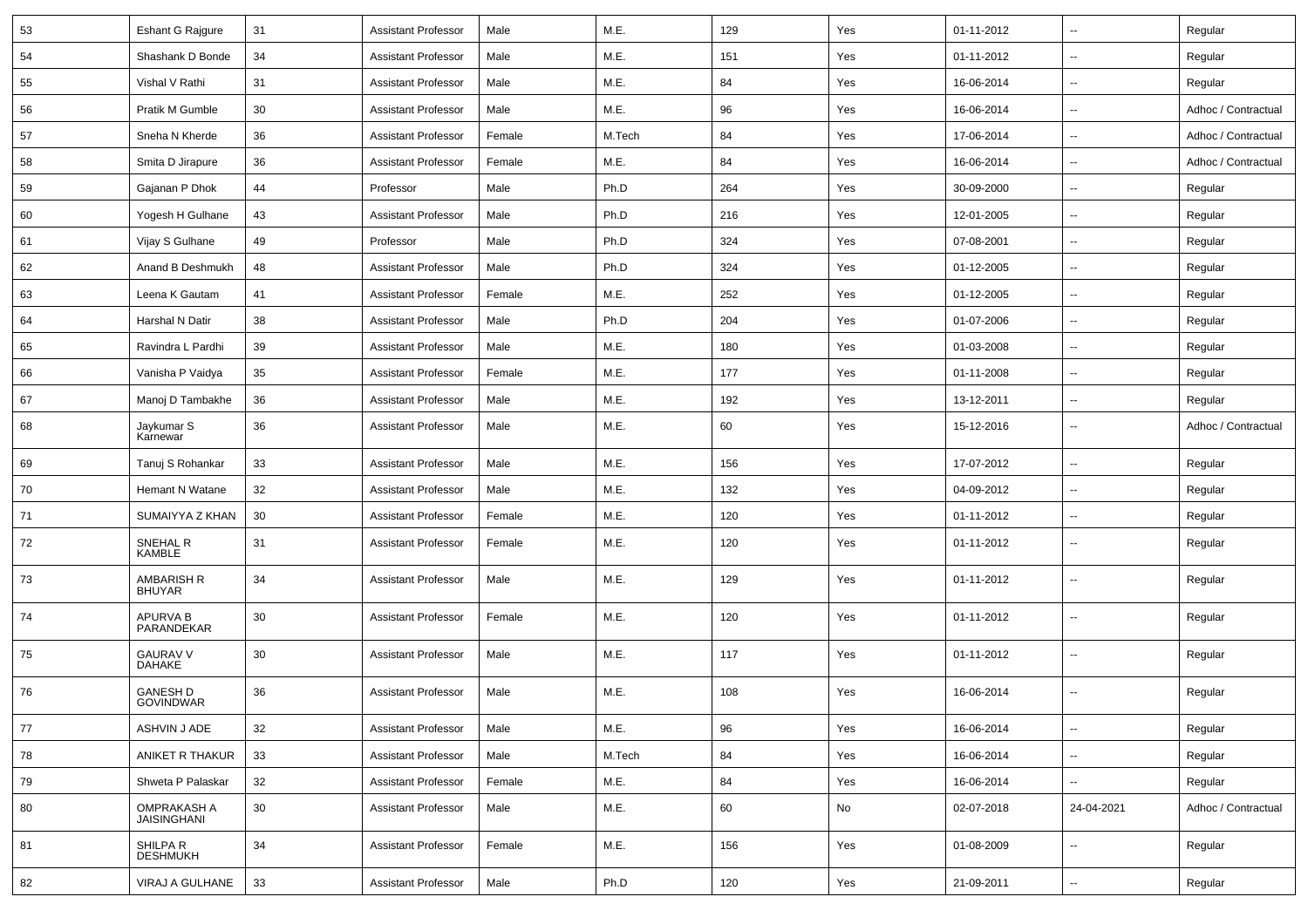| 83  | ROUNAK R GUPTA        | 32 | <b>Assistant Professor</b> | Male   | M.E.       | 144    | Yes | 21-09-2011 | $\overline{\phantom{a}}$ | Regular             |
|-----|-----------------------|----|----------------------------|--------|------------|--------|-----|------------|--------------------------|---------------------|
| 84  | Nitin V Shirbhate     | 47 | Associate Professor        | Male   | Ph.D       | 282    | Yes | 12-08-2002 | $\sim$                   | Regular             |
| 85  | Arti J Pande          | 51 | <b>Assistant Professor</b> | Female | M. Phil    | 294    | Yes | 12-08-2002 |                          | Regular             |
| 86  | Pravin R Malasane     | 47 | Professor                  | Male   | Ph.D       | 312    | Yes | 16-08-2002 | $\overline{\phantom{a}}$ | Regular             |
| 87  | Mohini R Ugale        | 52 | Associate Professor        | Female | Ph.D       | 252    | Yes | 16-08-2002 | $\overline{\phantom{a}}$ | Regular             |
| 88  | Smita V Tambakhe      | 40 | <b>Assistant Professor</b> | Female | Ph.D       | 204    | Yes | 21-08-2006 | $\overline{\phantom{a}}$ | Regular             |
| 89  | Gayatri B Tayade      | 35 | <b>Assistant Professor</b> | Female | Ph.D       | 168    | Yes | 04-05-2009 | Ξ.                       | Regular             |
| 90  | Swapnil V Potdar      | 46 | <b>Assistant Professor</b> | Male   | M.Sc(Phy)  | 276    | Yes | 01-07-2002 | Ξ.                       | Regular             |
| 91  | Nanda D Sahu          | 48 | <b>Assistant Professor</b> | Female | Ph.D       | 216    | Yes | 17-07-2007 | $\overline{\phantom{a}}$ | Regular             |
| 92  | Soniya M Borikar      | 43 | <b>Assistant Professor</b> | Female | Ph.D       | 228    | Yes | 01-08-2010 | $\overline{\phantom{a}}$ | Regular             |
| 93  | Pallavi S Deshpande   | 43 | <b>Assistant Professor</b> | Female | Ph.D       | 216    | Yes | 27-07-2011 | $\overline{\phantom{a}}$ | Regular             |
| 94  | Kiran V Pawar         | 58 | <b>Assistant Professor</b> | Female | Ph.D       | 168    | Yes | 14-07-2010 | $\overline{\phantom{a}}$ | Regular             |
| 95  | Manisha R Jadhao      | 41 | <b>Assistant Professor</b> | Female | M.Sc.      | 192    | Yes | 16-07-2016 | Ξ.                       | Regular             |
| 96  | Shubhada M<br>Seikdar | 43 | <b>Assistant Professor</b> | Female | M. Phil    | 216    | Yes | 18-06-2012 | $\overline{\phantom{a}}$ | Regular             |
| 97  | Sneha D Kharbade      | 30 | <b>Assistant Professor</b> | Female | M.Sc(Phy)  | 84     | Yes | 13-07-2015 | $\sim$                   | Adhoc / Contractual |
| 98  | Radhika G Kela        | 33 | <b>Assistant Professor</b> | Female | MBA        | 108    | Yes | 16-06-2016 |                          | Adhoc / Contractual |
| 99  | Ravi V Rothkar        | 47 | <b>Assistant Professor</b> | Male   | M.E.       | 300    | Yes | 15-11-1999 | $\overline{\phantom{a}}$ | Regular             |
| 100 | Yogesh S<br>Khandekar | 44 | <b>Assistant Professor</b> | Male   | M.Tech     | 281    | Yes | 25-09-2007 | --                       | Regular             |
| 101 | Sarang P Mahajan      | 37 | <b>Assistant Professor</b> | Male   | M.Tech     | 192    | Yes | 01-08-2008 |                          | Regular             |
| 102 | Rani B Wath           | 31 | <b>Assistant Professor</b> | Female | M.Tech     | 96     | Yes | 12-06-2014 |                          | Regular             |
| 103 | Anurag V Tiwari       | 35 | <b>Assistant Professor</b> | Male   | Ph.D       | 114    | Yes | 12-06-2014 | Ξ.                       | Regular             |
| 104 | Sarjerao M Patil      | 40 | <b>Assistant Professor</b> | Male   | M.E.       | 180    | Yes | 13-06-2014 | $\sim$                   | Regular             |
| 105 | Anand S Attal         | 37 | Assistant Professor        | Male   | M.Tech     | 181    | Yes | 27-06-2016 | н.                       | Regular             |
| 106 | Mandar D Tare         | 37 | <b>Assistant Professor</b> | Male   | M.Tech     | 120    | Yes | 01-07-2015 | $\overline{\phantom{a}}$ | Adhoc / Contractual |
| 107 | Sachin N Kalbende     | 31 | <b>Assistant Professor</b> | Male   | M.Tech     | 96     | Yes | 06-07-2015 | $\overline{\phantom{a}}$ | Adhoc / Contractual |
| 108 | Ashwin S Pand         | 30 | Assistant Professor        | Male   | M.Tech     | $72\,$ | Yes | 20-06-2016 |                          | Adhoc / Contractual |
| 109 | Aditya A Pande        | 34 | <b>Assistant Professor</b> | Male   | M.Tech     | 72     | Yes | 27-06-2016 | $\sim$                   | Adhoc / Contractual |
| 110 | Sachin S Ingole       | 49 | Associate Professor        | Male   | Ph.D       | 348    | Yes | 24-06-2017 | $\sim$                   | Regular             |
| 111 | Shyam H Ingle         | 48 | <b>Assistant Professor</b> | Male   | M.E.       | 258    | Yes | 21-06-2004 | н.                       | Regular             |
| 112 | Sanjay B Malani       | 51 | Assistant Professor        | Male   | <b>MBA</b> | 240    | Yes | 22-06-2009 | Щ,                       | Regular             |
| 113 | Ashish M Wankhade     | 43 | <b>Assistant Professor</b> | Male   | M.E.       | 252    | Yes | 23-06-2016 | $\overline{\phantom{a}}$ | Regular             |
| 114 | Pawan M Kurwade       | 32 | <b>Assistant Professor</b> | Male   | M.E.       | 141    | Yes | 06-01-2012 | Ξ.                       | Regular             |
| 115 | Prem R Jakhotiya      | 42 | <b>Assistant Professor</b> | Male   | M.Tech     | 156    | Yes | 15-01-2009 | $\overline{\phantom{a}}$ | Adhoc / Contractual |